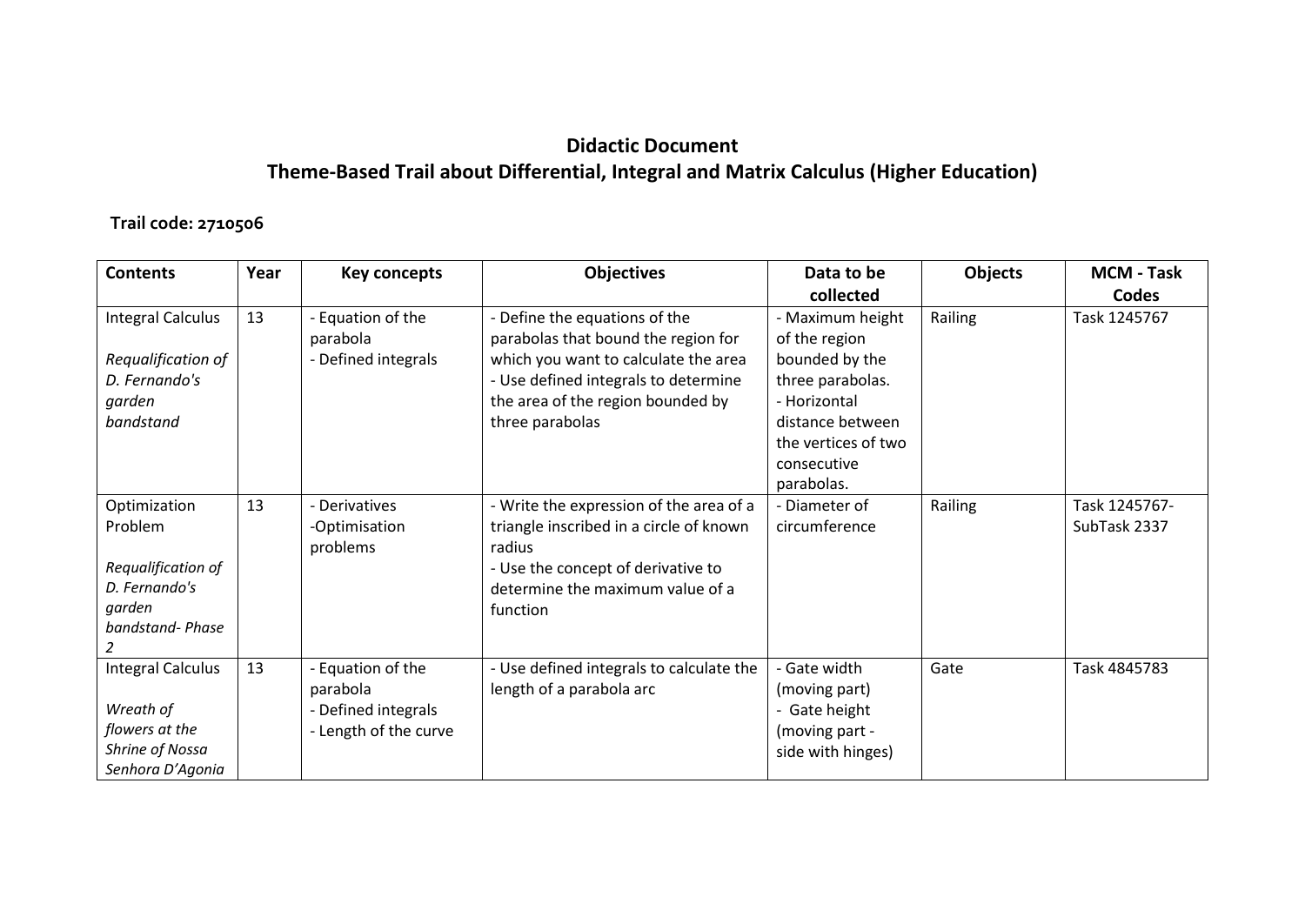| Volume                 | 13 | - Equation of the plane | - Define, in cylindrical coordinates, the | - Measurement of      | "EcoPonto" -     | Task 3645779 |
|------------------------|----|-------------------------|-------------------------------------------|-----------------------|------------------|--------------|
| calculation with       |    | - Double integrals      | shape of the "EcoPonto", a cylinder       | the two highest       | garbage bin      |              |
| double integrals       |    | - Cylindrical           | cut-off at the top by an inclined plane.  | heights of the        |                  |              |
|                        |    | coordinates             | Determine the volume of the               | "EcoPonto"            |                  |              |
| Volume of              |    |                         | "EcoPonto" using double integrals and     | - Measurement of      |                  |              |
| "EcoPonto"             |    |                         | cylindrical coordinates                   | the diameter of the   |                  |              |
|                        |    |                         |                                           | circle at the base of |                  |              |
|                        |    |                         |                                           | the cylinder.         |                  |              |
| Vector functions       | 13 | - Polar coordinates     | - Parametise, using polar                 | - Measurement of      | Door             | Task 0145770 |
|                        |    | - Vector functions      | coordinates, the equation of a            | the maximum door      |                  |              |
| Arched doorway         |    |                         | semicircle                                | height                |                  |              |
| of the Chapel of       |    |                         |                                           | - Measurement of      |                  |              |
| Santa Catarina         |    |                         |                                           | the door width        |                  |              |
| <b>Matrix Calculus</b> | 13 | - Matrices              | - Define the encryption matrix from       | - Phrase and date     | Statue, Memorial | Task 3545772 |
|                        |    | - Product of matrices   | the date inscribed on the right side of   | inscribed on the      | plate            |              |
| Encrypting the         |    |                         | the statue.                               | right side of the     |                  |              |
| inscription on the     |    |                         | - Cipher the message inscribed on the     | statue                |                  |              |
| statue of João         |    |                         | right side of the statue by applying      |                       |                  |              |
| Álvares Fagundes       |    |                         | the product of the matrices.              |                       |                  |              |
|                        |    |                         |                                           |                       |                  |              |
| <b>Matrix Calculus</b> | 13 | - Matrices              | - Calculate the inverse of the Hill       | - Phrase and date     | Statue, Memorial | Task 3545772 |
|                        |    | - Product of matrices   | encryption matrix.                        | inscribed on the      | plate            |              |
|                        |    | - Inverse of a matrix   | - Decode the message by multiplying       | right side of the     |                  | SubTask 2338 |
| Descode the            |    |                         | the inverse of Hill's encryption matrix   | statue                |                  |              |
| message                |    |                         | by the matrix containing the              |                       |                  |              |
|                        |    |                         | encrypted message.                        |                       |                  |              |
| Area calculation       | 13 | - Double integrals      | - Define, in polar coordinates, the       | - Diameter of the     | Gate             | Task 6745777 |
| with double            |    | - Polar coordinates     | region of the circle where the new        | circle                |                  |              |
| integrals              |    |                         | plate will be placed.                     | - Maximum height      |                  |              |
|                        |    |                         | - Calculate the area of the plate using   | of the plate          |                  |              |
| Gil Eannes Ship        |    |                         | double integrals.                         |                       |                  |              |